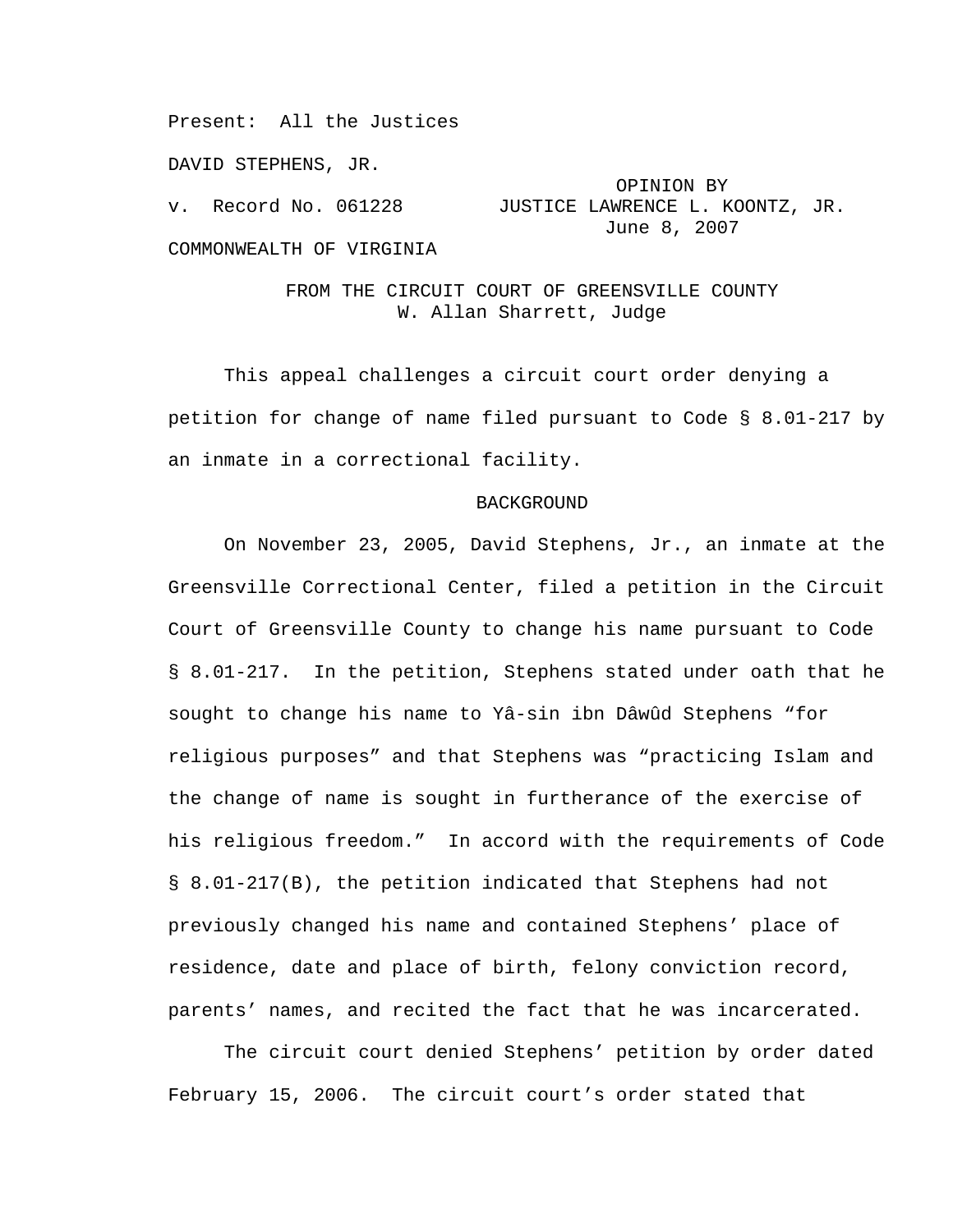"[u]pon review of the file, the [circuit court] finds the proposed name does not appear to have any religious meaning or significance contrary to its general and accepted meaning. Accordingly, the [c]ourt denies the petition for name change." This appeal followed.

## **DISCUSSION**

 Stephens asserts two arguments to support his contention that the circuit court erred in denying his petition for change of name. First, Stephens maintains that the circuit court failed to comply with the statutory provisions set forth in Code § 8.01-217 governing the consideration of such petitions. Second, Stephens maintains that the circuit court's denial of his petition infringed on his right to the free exercise of his religion in violation of both the United States and Virginia constitutions. Because we find the statutory issue to be dispositive, we will not address the constitutional issue. See Keller v. Denny, 232 Va. 512, 516, 352 S.E.2d 327, 329 (1987) ("constitutional questions should not be decided if the record permits final disposition of a cause on non-constitutional grounds").

 Code § 8.01-217 sets forth the process governing the filing, consideration, and disposition of petitions for change of name. Code § 8.01-217 provides, in relevant part: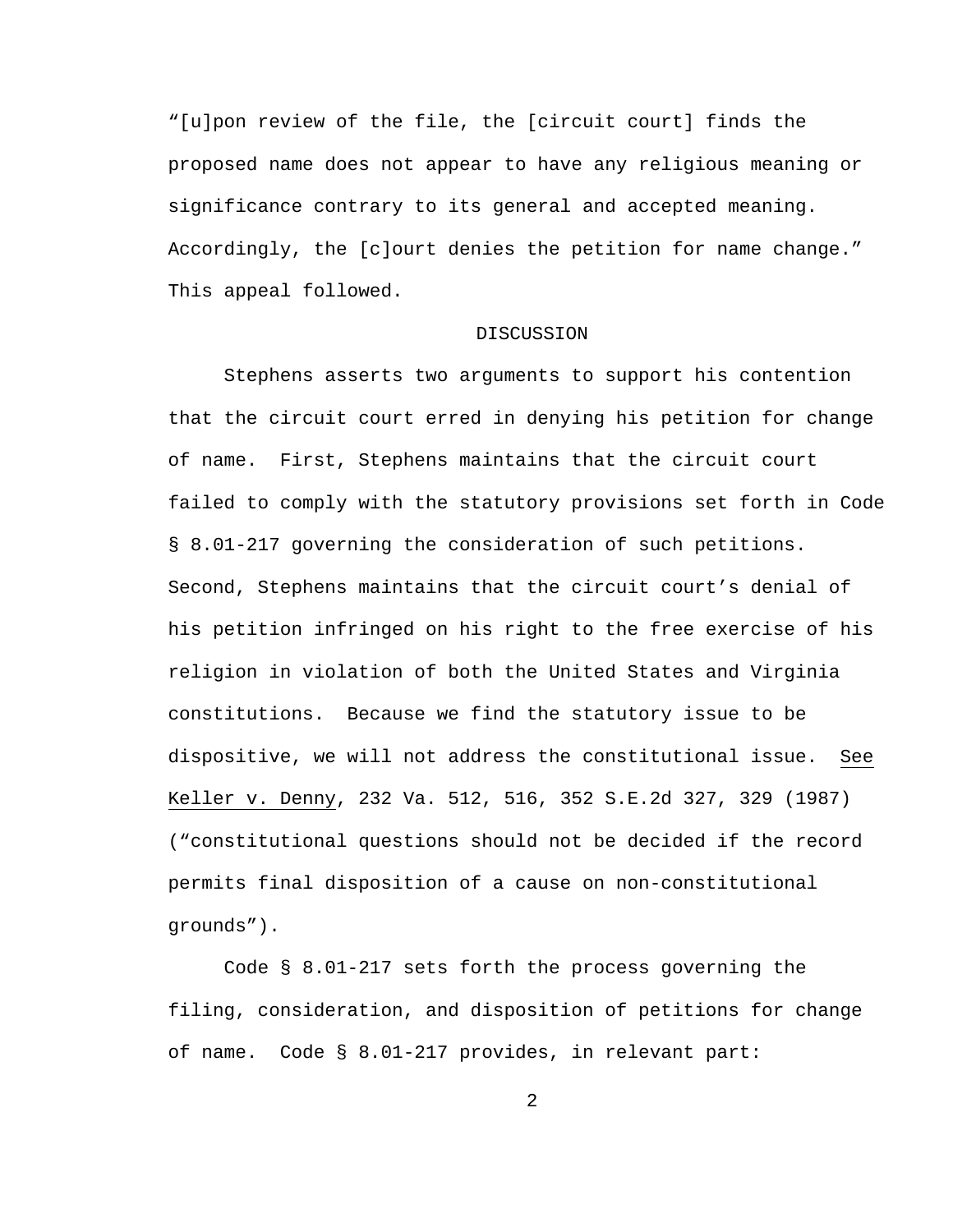- A. Any person desiring to change his own name . . . may apply therefor to the circuit court of the county or city in which the person whose name is to be changed resides, or if no place of abode exists, such person may apply to any circuit court which shall consider such application if it finds that good cause exists therefor under the circumstances alleged. Applications of probationers and incarcerated persons may be accepted if the court finds that good cause exists for such application. An incarcerated person may apply to the circuit court of the county or city in which such person is incarcerated . . . .
- B. Every application shall be under oath and shall include the place of residence of the applicant, the names of both parents, including the maiden name of his mother, the date and place of birth of the applicant, the applicant's felony conviction record, if any, whether the applicant is presently incarcerated or a probationer with any court, and if the applicant has previously changed his name, his former name or names.
- C. On any such application and hearing, if such be demanded, the court . . . shall, unless the evidence shows that the change of name is sought for a fraudulent purpose or would otherwise infringe upon the rights of others . . . order a change of name.

(Emphasis added.)

 Stephens' petition is an "application[]" for change of name by an "incarcerated person[]." Therefore, it is subject to the provision in Code § 8.01-217(A) whereby such a petition "may be accepted if the [circuit] court finds that good cause exists" for the proposed name change. Furthermore, Stephens' petition, like all applications for change of name, is subject to the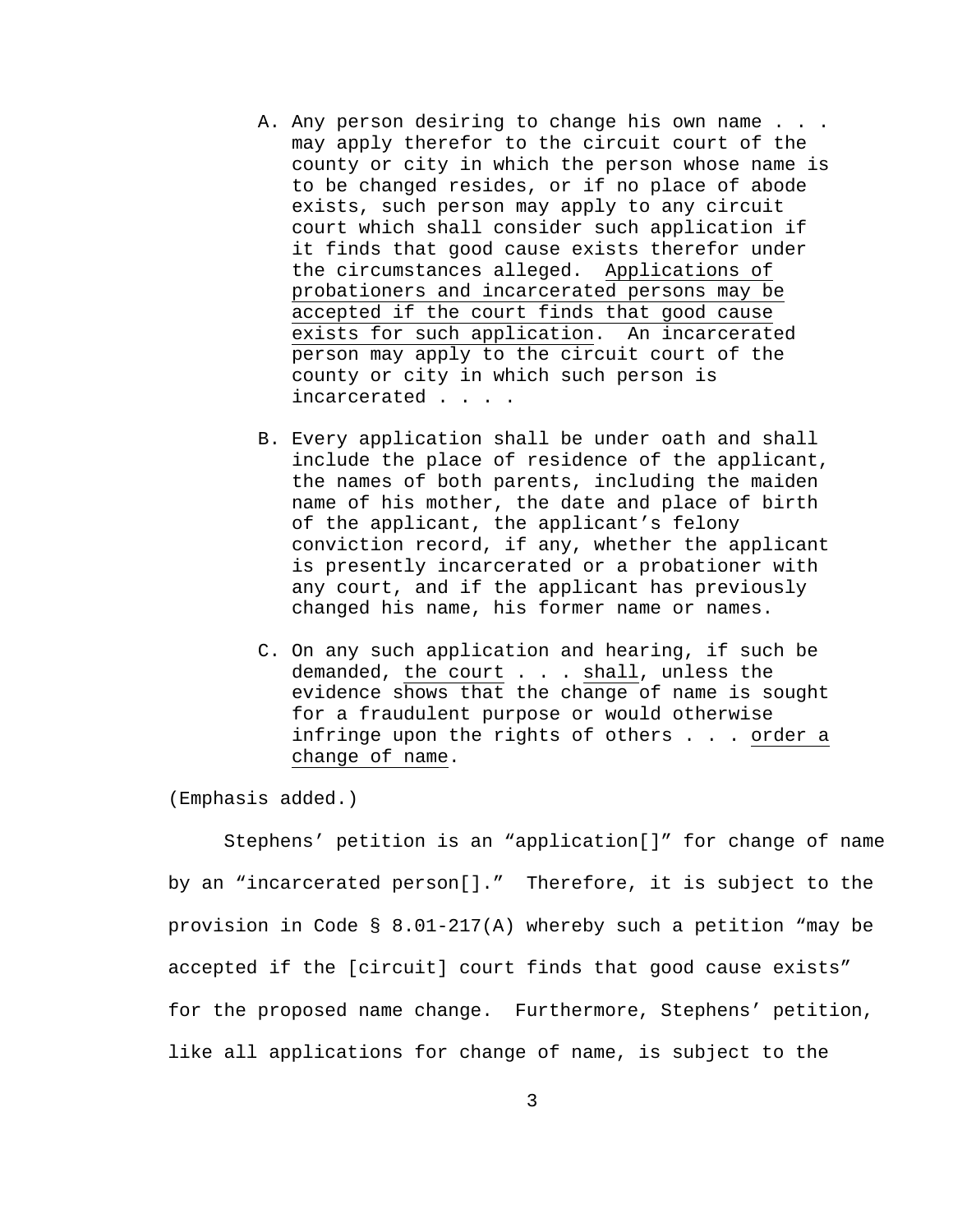provision in Code § 8.01-217(C) mandating a circuit court to order a requested change of name "unless the evidence shows that the change of name is sought for a fraudulent purpose or would otherwise infringe upon the rights of others."

 Here, the circuit court order denying Stephens' petition did not specifically reference a finding with regard to "good cause" under Code § 8.01-217(A), nor did it reference a finding with regard to the "fraudulent purpose or  $\ldots$  . infringe upon the rights of others" provision of Code § 8.01-217(C). Instead, the circuit court denied the petition upon finding that "the proposed name does not appear to have any religious meaning or significance contrary to its general and accepted meaning." This finding does not comport with the provisions of either of the pertinent subsections of Code § 8.01-217.

 The Commonwealth appropriately concedes that the circuit court's denial of Stephens' petition was in error. Nonetheless, the parties disagree as to the proper disposition of this appeal.

 Stephens asserts that the circuit court "accepted" his petition, as the term is used in Code §  $8.01-217(A)$ , by reviewing the file and considering the petition on its merits. Reasoning that Code  $\S$  8.01-217(A) requires a finding of good cause prior to acceptance of a petition for a name change by an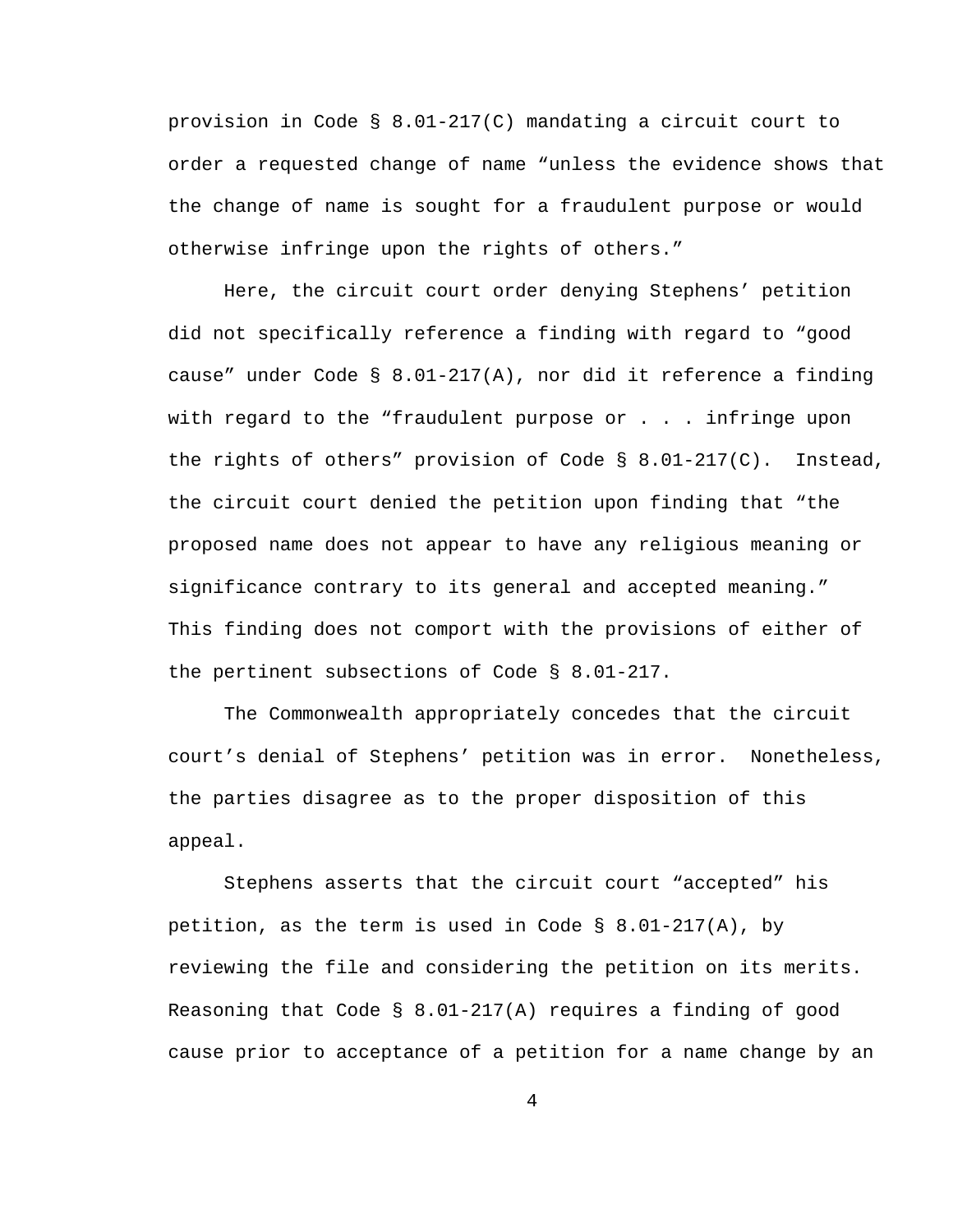incarcerated person, Stephens asserts that the circuit court's acceptance of his petition necessarily reflects that it determined good cause to exist. Accordingly, Stephens maintains that the circuit court must have denied the petition under Code § 8.01-217(C) and the circuit court erred in that regard because Code § 8.01-217(C) does not authorize a circuit court to deny a petition due to a proposed name's perceived lack of "religious meaning or significance." Because the record contains no evidence that his change of name was sought for a fraudulent purpose or would infringe on the rights of others as specified in Code § 8.01-217(C), Stephens asserts that this subsection of Code § 8.01-217 requires that the petition be granted. Thus, Stephens maintains that the proper disposition of this appeal is a remand directing the circuit court to grant Stephens' petition.

 In response, the Commonwealth asserts that the circuit court did not make a determination pursuant to Code § 8.01- 217(A) as to whether good cause existed for the requested name change by an incarcerated person and the circuit court's initial error was in failing to make such a determination. Thus, the Commonwealth maintains that this Court should remand for a determination of whether good cause exists for Stephens' name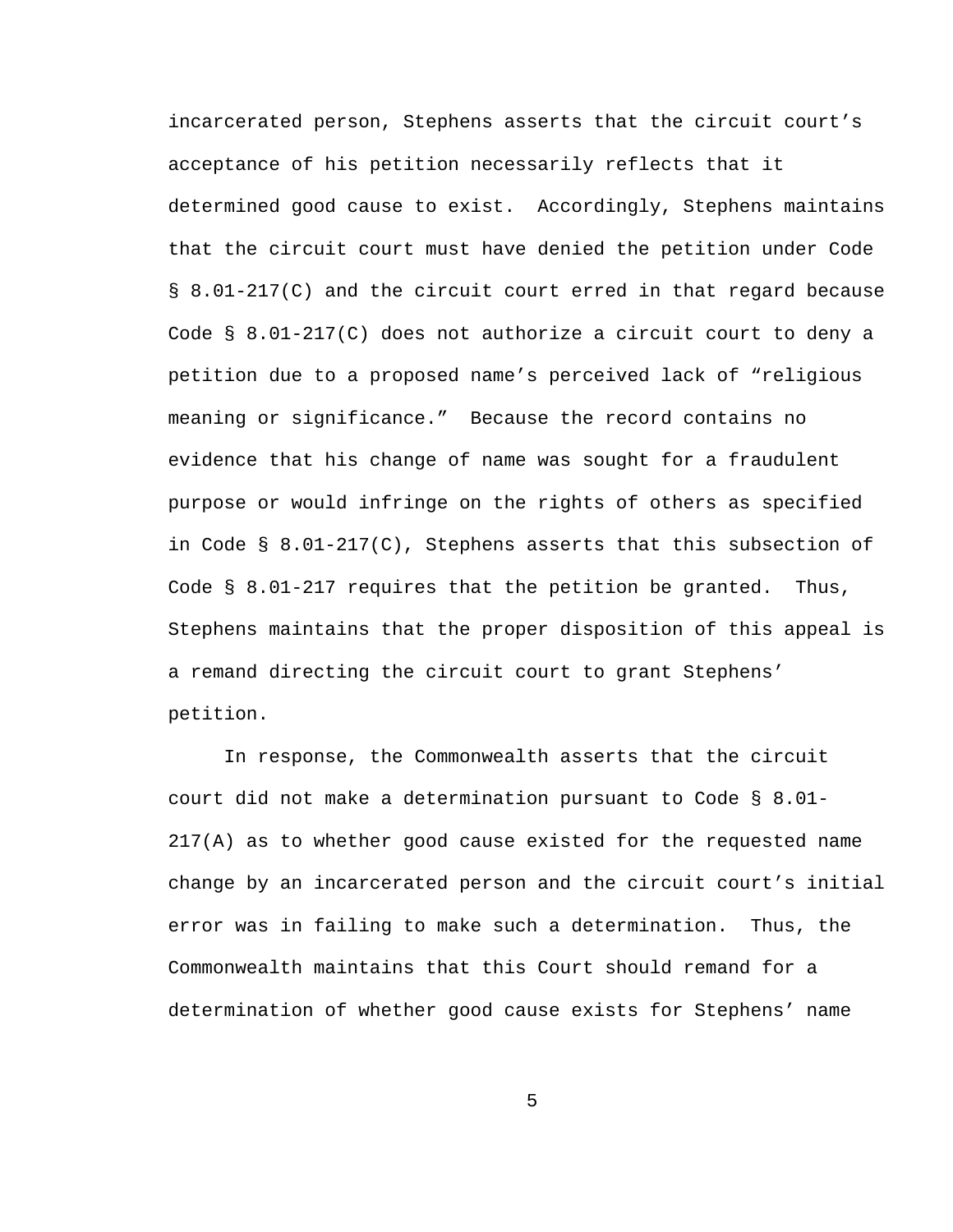change and, if good cause is found to exist, for further proceedings to be conducted under Code § 8.01-217(C).

 Upon the limited record before us, the nature of the inquiry by which the circuit court determined that the "proposed name change does not appear to have any religious meaning or significance contrary to its general and accepted meaning" and the factual basis for that determination is difficult to discern. However, implicit in the circuit court's denial of Stephens' petition was a finding of lack of good cause for the requested change of name under Code § 8.01-217(A).

 Code § 8.01-217(A) does not define what constitutes good cause for an application for change of name. Certainly, the inclusion of a good cause requirement in this subsection for applications for change of name filed by incarcerated persons contemplates a different determination than the one under the requirements of subsection (C) of the statute. And we are of opinion that the good cause requirement reflects a legislative intent to invest circuit courts with discretion regarding the summary disposition of, for example, frivolous applications. However, to be a proper exercise of discretion to determine under subsection (A) that an application lacks good cause, a circuit court's determination to that effect must be supported by evidence in the record.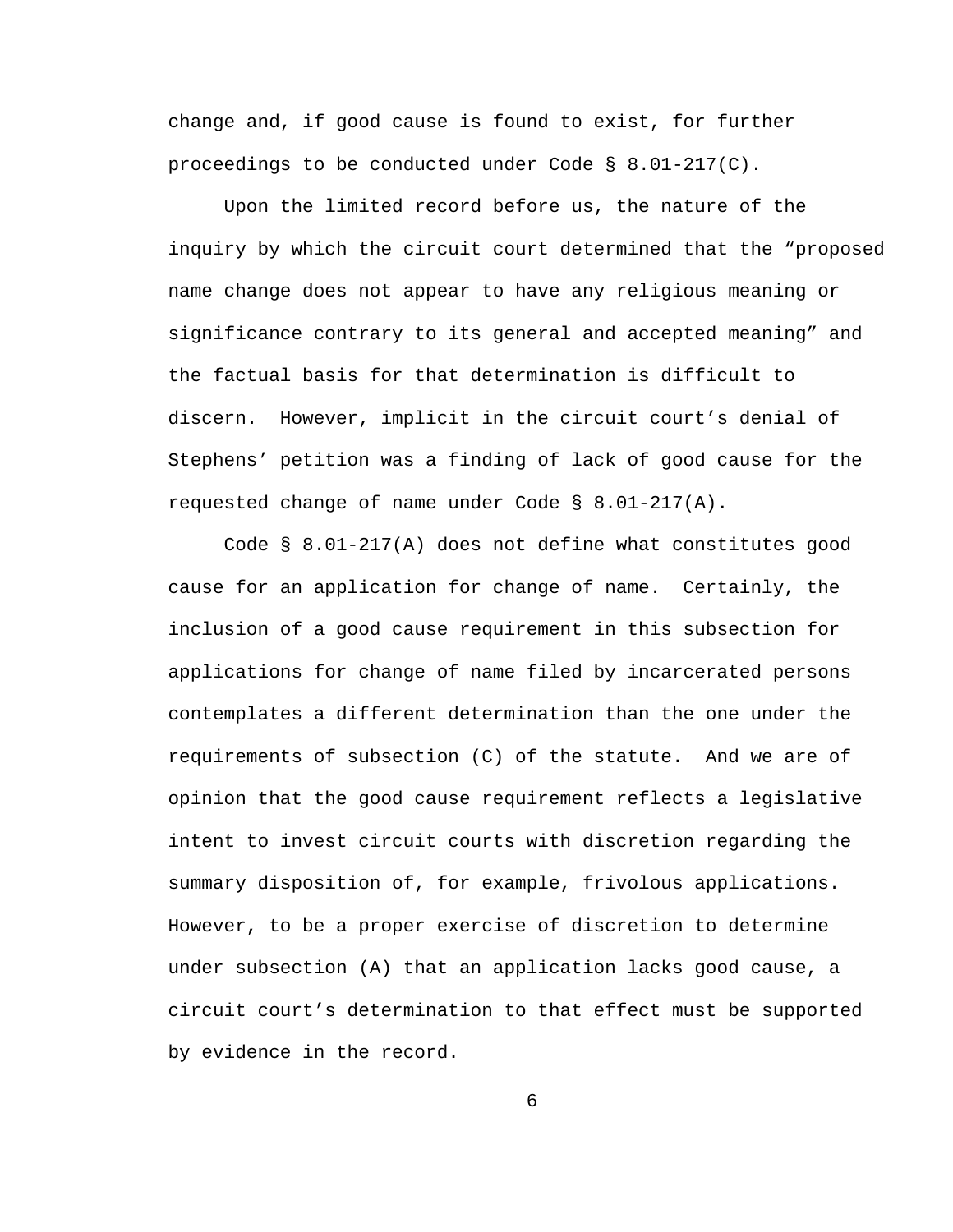In this case, the facts contained in the record are limited to those asserted in Stephens' petition. The petition was filed under oath and complied with all of the other requirements set forth in Code § 8.01-217(B). The facts stated in the petition did not in any way suggest that the name change was sought with frivolous intentions. To the contrary, the petition unequivocally asserted that Stephens sought to change his name for "religious purposes" in furtherance of his faith in the Islamic religion. Accordingly, based on the record before us, the circuit court's implicit denial of Stephens' petition for lack of good cause was clearly an abuse of discretion requiring reversal and remand without further consideration of the good cause issue by the circuit court.

 Turning to the posture of the case on remand, since there is no basis for the denial of Stephens' petition for lack of good cause under Code § 8.01-217(A) and the circuit court apparently did not consider Stephens' petition under Code § 8.01-217(C), the circuit court should resume its review and consideration of the petition in accord with the requirements of Code § 8.01-217(C).

#### CONCLUSION

 For these reasons, we will reverse the circuit court's judgment denying Stephens' application for change of name and